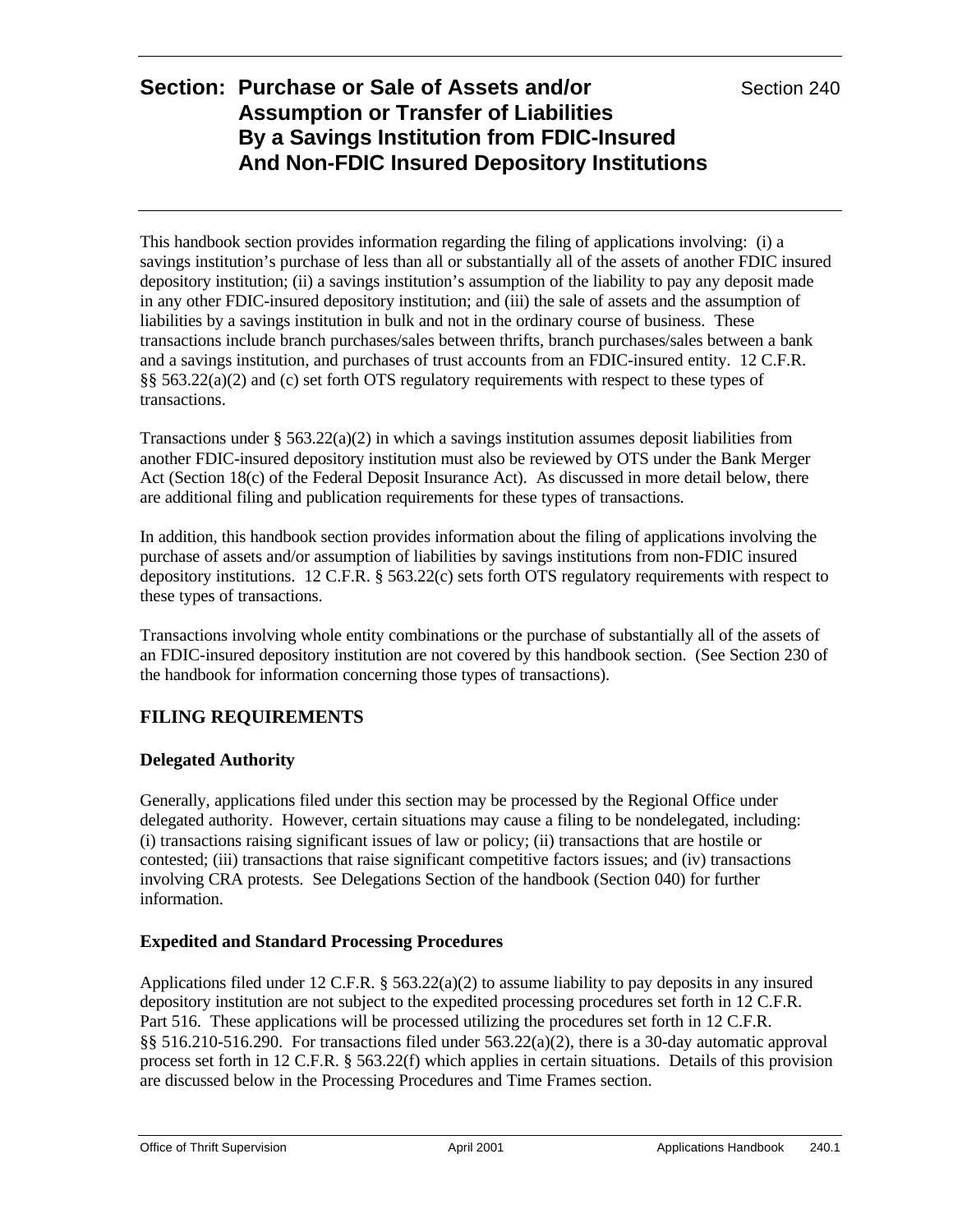Applications filed under  $\S 563.22(c)$  by a savings institution which involve the sale of assets and/or the transfer of liabilities to a depository institution, or the bulk purchase or sale of assets or liabilities not made in the ordinary course of business from both insured and noninsured depository institutions may be processed under expedited or standard treatment as set forth in 12 C.F.R. Part 516.

An institution is deemed an expedited filer if it:

- 1. Has a composite CAMELS rating of "1" or "2;"
- 2. Has a CRA rating of "Satisfactory" or better;
- 3. Has a Compliance rating of "1" or "2;"
- 4. Meets or exceeds the minimum capital requirements set forth in 12 C.F.R. Part 567; and
- 5. Has not been notified that it is in troubled condition.

An institution is deemed a standard filer if it:

- 1. Has a composite CAMELS rating of "3," "4" or "5;"
- 2. Has a less than "Satisfactory" CRA rating;
- 3. Has a Compliance rating of "3," "4" or "5;"
- 4. Has inadequate capital or fails at least one of its capital requirements;
- 5. Has been notified that it is in troubled condition;
- 6. The applicant is not a savings institution; or
- 7. The applicant has not received a composite CAMELS rating, a CRA rating, or a compliance rating from any federal banking regulator.

### **Prefiling Meeting Requirements**

Prefiling meetings are not required for these filings. However, applicants are encouraged to contact the Regional Office, particularly in the event the transaction involves unique or novel issues, to determine if a prefiling meeting will expedite the application review process.

#### **Information and Form Requirements**

An institution proposing to assume deposit liabilities from another insured depository institution under 12 C.F.R. § 563.22(a)(2) must file an application with OTS. If the transaction involves two savings institutions, both institutions must receive OTS approval; however, OTS will permit a joint filing by the two institutions.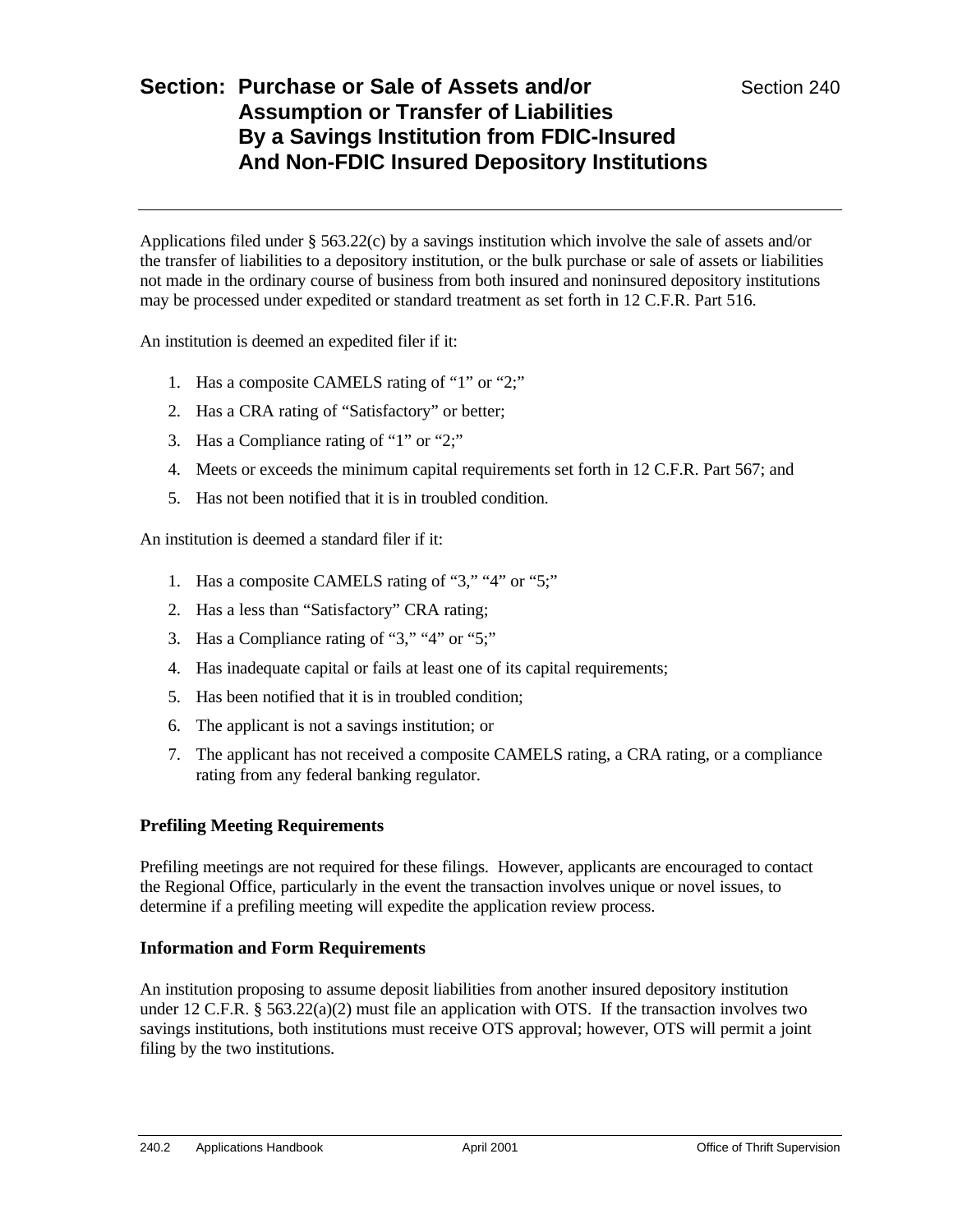In addition, an institution proposing to sell assets and transfer liabilities to another insured depository institution, or to engage in a transaction involving the bulk purchase or sale of assets or liabilities not made in the ordinary course of business to either an insured or a noninsured depository institution must make the appropriate filing with OTS.

If delegated, the application should be filed with the appropriate Regional Office in accordance with 12 C.F.R. Part 516. The applicant should file the original and two copies of the application and the application filing fee with the Regional Office. The original filing, all copies, and all exhibits and other pertinent documents must be clearly marked and captioned as to the type of filing. One copy must contain original signatures on all executed documents. For applications that are not delegated to the Regional Office, an additional three copies of the application should be filed with the Applications Filing Room in OTS-Washington.

Applicants subject to the Bank Merger Act (BMA) are required to file four additional copies of the application with the Regional Director. These copies should be distributed by the Regional Office to the Department of Justice, Office of the Comptroller of the Currency, Federal Reserve Board, and Federal Deposit Insurance Corporation.

If the applicant proposes to assume deposits from another FDIC-insured depository institution under 563.22(a), the applicant should file an application on Form 1639 – Interagency Bank Merger Act Application. As indicated above, if the applicant proposes to assume deposit liabilities from another savings institution, the other savings institution must also file with OTS. Two OTS-regulated entities may make a joint filing and submit the appropriate information for each institution.

If the applicant proposes to sell assets and/or transfer liabilities to another depository institution, or to engage in the bulk purchase or sale of assets or liabilities not made in the ordinary course of business to either an insured or noninsured depository institutions under 563.22(c), it should file either an application on Form 1589 (Transfer Application) or a notice on Form 1584 (Notice Filing Pursuant to 12 C.F.R. § 563.22(c)).

For applications filed under either  $\S$ § 563.22(a)(2) or (c), the applicant should include the following information if it has not otherwise been provided in connection with the application forms:

- Sufficient information for OTS to understand the financial condition of the applicant after the transaction. If the institution will undergo major changes in its operations as a result of the transaction, OTS may require the submission of a complete business plan for the applicant institution. The applicant should contact the appropriate Regional Office to determine if a business plan will be required;
- Sufficient information for OTS to address the criteria set forth in 12 C.F.R. § 563.22(d)(1) and (2);
- If the applicant is purchasing assets and/or assuming liabilities from a non-savings institution or a non-FDIC-insured institution, the application should: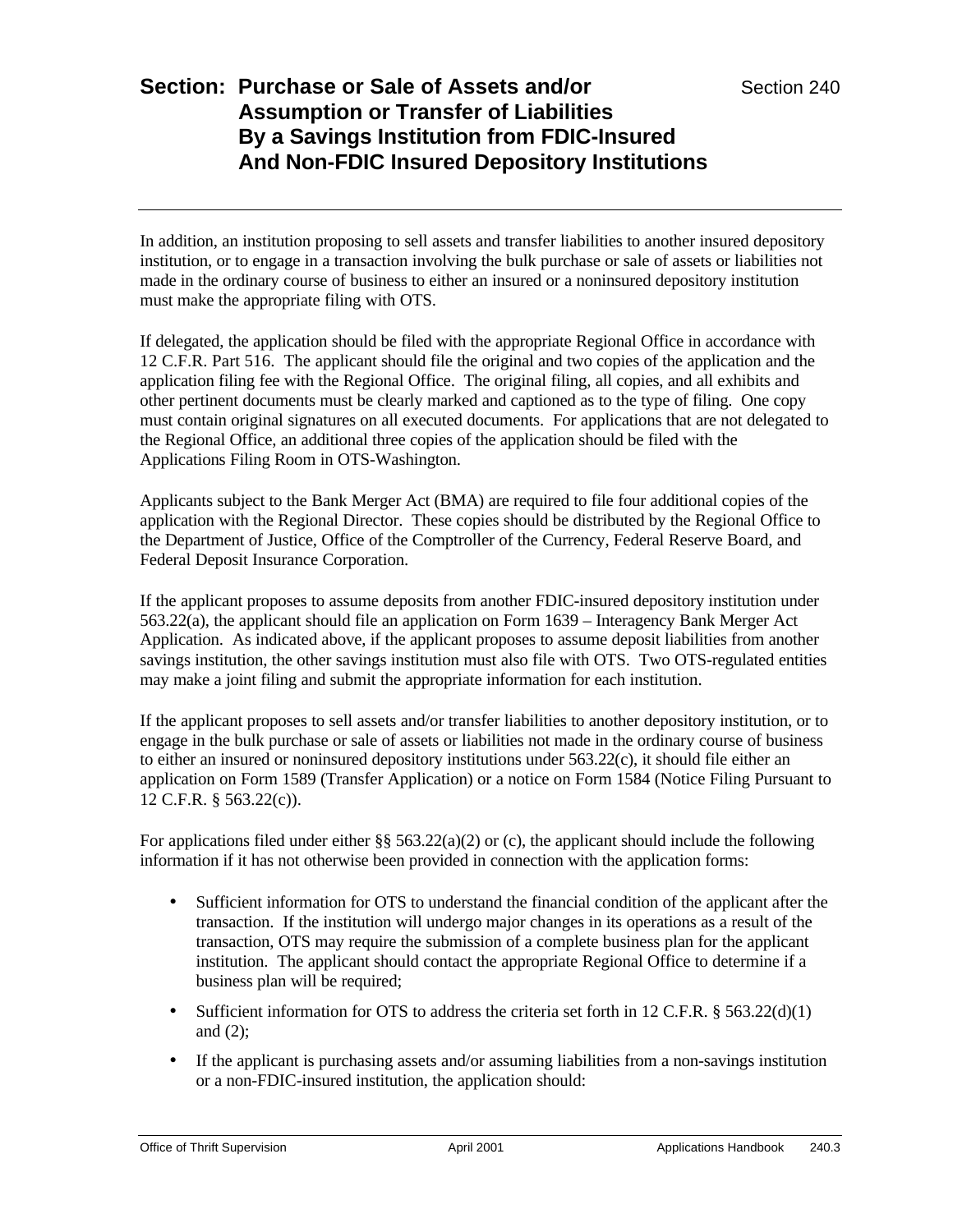- ∗ Provide verification that the institution will continue to comply with the lending and investment limitations of Section 5(c) of HOLA; and
- ∗ Include detailed calculations that verify that the applicant institution will continue to meet the Qualified Thrift Lender (QTL) test subsequent to the transaction.
- Any employment agreements being entered into or amended in connection with the transaction; and
- The application should indicate if actions are required by any other regulatory agencies. If so, the applicant should specify the agencies, filings, and actions.

### **Confidentiality**

The applicant must submit in writing, concurrently with the submission of the application, any requests to keep specific portions of the application confidential. In accordance with the Freedom of Information Act, the request should discuss the justification for the requested treatment and should specifically demonstrate the harm (e.g., to competitive position, invasion of privacy) that would result from the public release of information.

Information for which confidential treatment is requested should be: (i) specifically identified in the public portion of the application by reference to the confidential section; (ii) separately bound; and (iii) labeled "confidential." The applicant should follow these same procedures when filing supplemental information to the application. OTS will determine whether information designated as confidential must be made available to the public under the Freedom of Information Act. OTS will advise the applicant before it makes information designated as confidential available to the public.

### **Special Considerations**

For applications filed to assume the deposit liabilities of another insured depository institution, the following publication requirements and comment procedures apply. Filings under 563.22(c) are not subject to these requirements.

### *Publication Requirements*

Unless OTS finds that it must act immediately to prevent the default of one of the savings institutions involved, the applicant must publish notice of its intent to assume liability to pay deposits made in an FDIC-insured depository no earlier than seven days before and no later than the date of filing of the application, in accordance with the requirements of 12 C.F.R. Part 516 Subpart A. In addition to the initial publication, the applicant must publish on a weekly basis for a 30-day period. Notice must be published in a newspaper printed in the English language and having a general circulation in the community in which the home office of the resulting savings institution is to be located. If the Regional Office determines that the primary language of a significant number of adult residents of the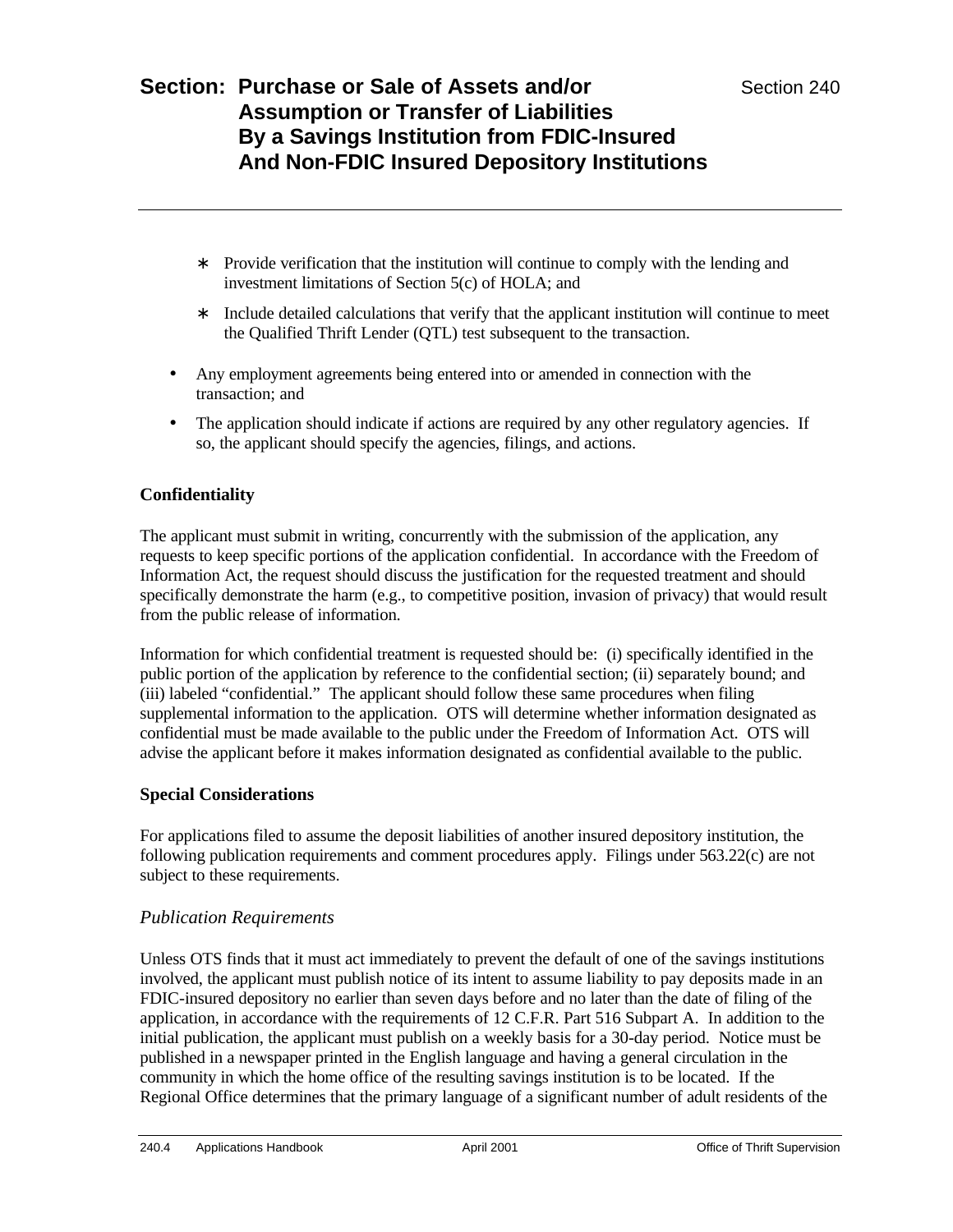community is a language other than English, the applicant may also be required to publish notice simultaneously in the appropriate language(s). A sample publication notice may be found in the Publication Forms section of the handbook (Section 020).

### *Comment Procedures*

Any person may submit a written comment to the Regional Office supporting or opposing a transaction within the publication period. OTS will not consider any late filed comments unless the commenter demonstrates good cause for why he/she could not submit a timely comment, or OTS concludes that the comment addresses a significant regulatory concern and will assist in the disposition of the application. OTS can extend the comment period with demonstrated good cause for why a commenter was unable to submit a timely comment. The duration of an extension request is subject to the discretion of OTS on a case-by-case basis, after consideration of the unique circumstances of each extension request.

The comment should recite relevant facts, including any demographic, economic or financial data supporting the commenter's position. If the commenter opposes the application, the comment should also: 1) address at least one reason for denial based upon regulatory criteria for denial; 2) support the reason for denial with relevant facts and supporting data; and 3) address how the approval of the application is harmful to the community or the commenter. While OTS will accept and consider all comments, including those that do not meet all of the content criteria, commenters are encouraged to include all relevant information and arguments. The commenter may also request an informal meeting pursuant to 12 C.F.R. §§ 516.120 and 516.170 with his/her comment, along with a description of the issues and facts to be discussed and justification for why written submissions are insufficient to adequately address those facts or issues.

If the commenter has filed a written request for a meeting and the request contains the required information set forth in 12 C.F.R. § 516.120(b), OTS will arrange a meeting. If an informal meeting is requested, the commenter must simultaneously send a copy of the written request to the applicant. OTS will generally provide an applicant an appropriate opportunity and period of time to respond to submitted comments.

OTS will facilitate the informal meeting between the applicant, the commenter(s) and any other interested person(s). OTS has discretion to determine the format of the meeting, including telephone conferences or face-to-face meetings. OTS will inform the applicant and commenters requesting an informal meeting of its decision on a request for a meeting, or of its decision to hold an informal meeting on its own initiative. OTS may also invite any other interested persons to attend. OTS will inform the participants of the date, time, location and format for the meeting in reasonable time in advance. OTS anticipates that informal meetings will be sufficient to facilitate the resolution of issues in most cases.

If an informal meeting fails to facilitate the resolution of issues to the satisfaction of any participant in an informal meeting, OTS may proceed to conduct a formal meeting before a presiding officer upon the filing of a request. Any participant requesting a formal meeting pursuant to 12 C.F.R. §§ 516.170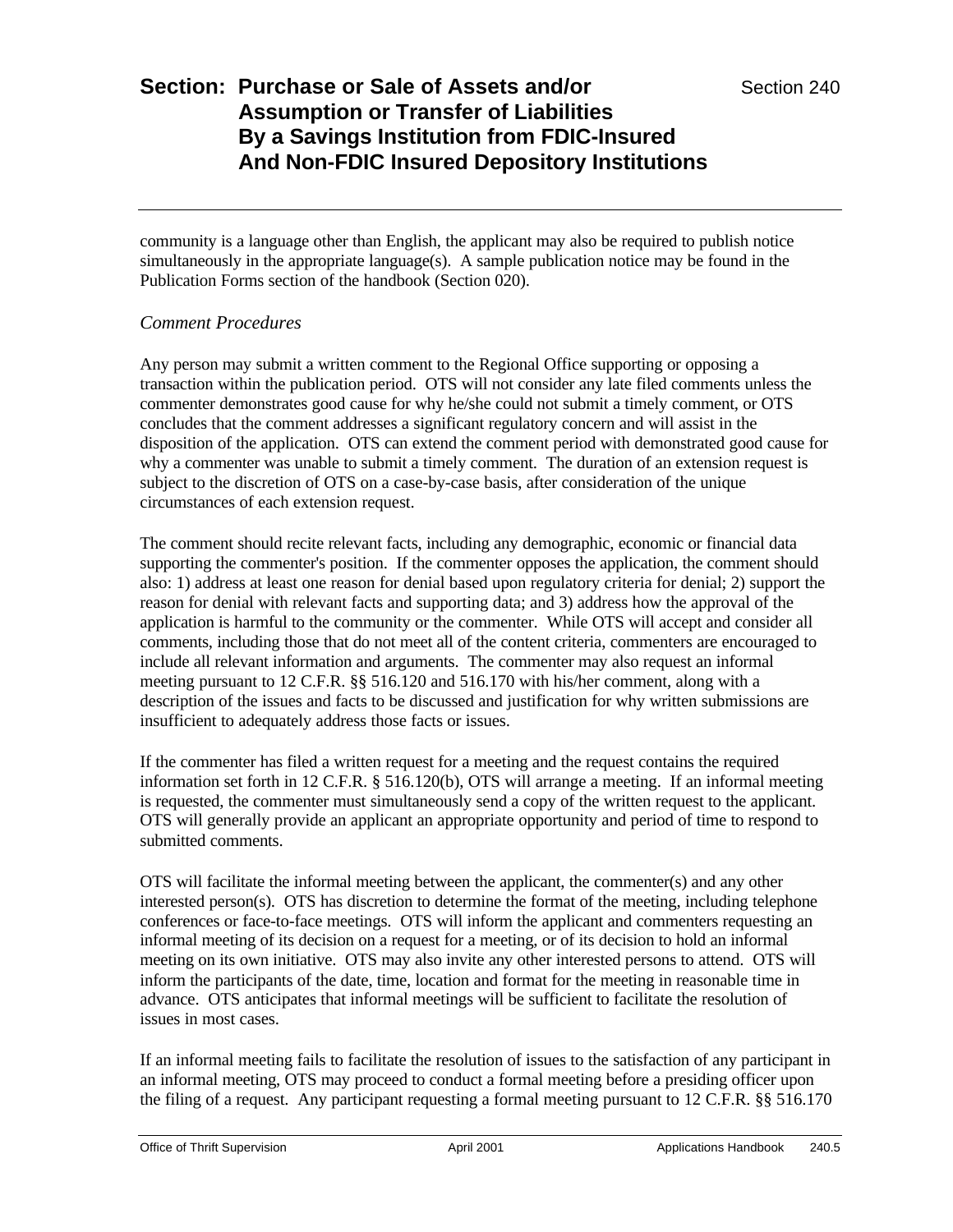and 516.180, should submit a request to OTS within three days after the informal meeting, and provide copies of its request to the other participants of the informal meeting. The request must describe the nature of the issues or facts to be presented and must demonstrate that material issues or facts have not been adequately addressed by the informal meeting, and that a formal meeting is necessary to develop a record sufficient to support a determination on those facts or issues. OTS will not arrange an informal meeting where a request is clearly frivolous or clearly lacking a factual basis. OTS may elect to hold a formal meeting on its own initiative if deemed necessary to assist in the disposition of the application or issues raised by the application.

OTS will issue a Notice of Formal Meeting if it decides to hold a formal meeting, and send the notice to the applicant, to any person requesting a formal meeting, and to any interested person, in its discretion, it desires to invite. Any person receiving the Notice of Formal Meeting must notify OTS within ten days of receipt of the notice of their intent to participate in the meeting. All participants in the formal meeting must provide the names of their presenters and copies of proposed exhibits to OTS, to the applicant, and to any other person designated by OTS, no later than five days before the date of the formal meeting. All presenters of documentary material must furnish copies of the material to OTS and to each other participant. OTS will arrange for a transcript of the meeting, with each participant bearing the cost of any copies of the transcript it requests for its use.

OTS anticipates that most formal meetings will follow an informal meeting. Accordingly, OTS will not grant a request for a formal meeting unless an informal meeting has occurred. However, OTS has the authority to conduct a formal meeting without holding an informal meeting if the meeting is beneficial to the review process and will facilitate a resolution of the issues raised by application.

OTS has arranged an informal or formal meeting, the processing time frames for the If application are suspended until OTS determines that a sufficient record has been developed to address the issues raised in the comments.

### *Eligibility Examinations*

If a non-OTS-regulated depository institution proposes to transfer a significant level of assets and/or liabilities to an OTS-regulated institution, OTS may conduct an eligibility examination or review of the assets and/or liabilities being transferred. For depository institutions that have recently been examined by a federal or state banking or trust regulator and received satisfactory ratings (CAMELS 1 or 2, Compliance 1 or 2, CRA Outstanding or Satisfactory, Trust 1 or 2), OTS may decide not to require an eligibility examination, unless the application raises a material issue not addressed by the report of examination. Also, when the most recent safety and soundness examination is older than six months, OTS will consider the need for an eligibility examination due to the age of the existing examination report. Absent these concerns, OTS will generally rely on the most recent report of examination as part of its review of the application.

The Regional Office should determine the need for an eligibility examination as early in the application process as possible. The eligibility examination may include on- or off-site activities. Prior to commencing the on-site work, OTS will forward a Preliminary Examination Response Kit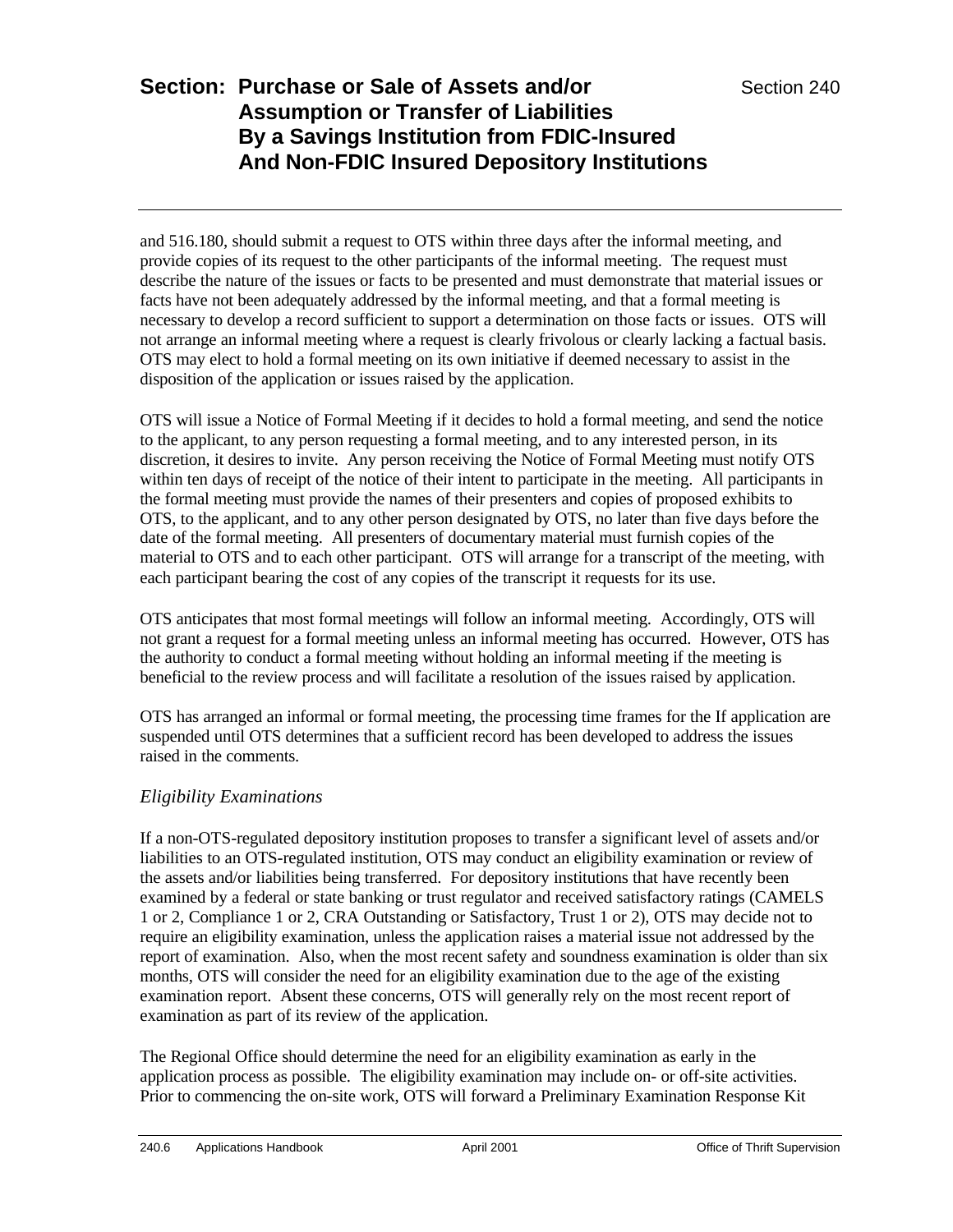(PERK) requesting more detailed information that should be made available to the examiners upon their arrival. OTS does not normally charge a fee for an eligibility examination. However, OTS may impose an hourly fee if the examiners encounter significant problems that require additional review beyond the scope of a standard eligibility examination.

### *Accountholder Notification*

If an institution has filed an application to transfer deposit liabilities to another depository institution, the institution must notify an affected accountholder of the proposed account transfer and advise the accountholder of the option of retaining the account in the applicant institution under the following circumstances:

- The applicant will be transferring account liabilities to an institution that does not have its accounts insured by the FDIC or the National Credit Union Share Insurance Fund; or
- The applicant is a mutual savings institution and proposes to transfer account liabilities to a stock depository institution.

The notice should allow an affected accountholder at least 30 days to consider whether to retain accounts in the transferring savings institution.

### *Trust Operations*

If the applicant is acquiring trust assets from a depository institution and has not previously been approved to exercise the appropriate type of trust powers or has not been approved to exercise trust powers in the state in which they will now be exercised, a trust powers application must be filed. However, if the applicant is a state chartered savings institution and is acquiring trust assets, it does not need to file a trust application. See Section 620 of the handbook for guidance on the processing of trust powers applications.

### **REVIEW GUIDELINES**

#### **Processing Procedures and Time Frames**

As noted in the Delegated Authority section, certain applications are not subject to delegated authority and are processed concurrently with OTS-Washington staff. As a general matter, correspondence from OTS regarding applications that are nondelegated will be transmitted from OTS-Washington. Correspondence on delegated applications will generally come from the Regional Office.

Within five business days of receipt of the application and the application fee, the Regional Office must notify the applicant of the application's receipt. The appropriate application fee must accompany each application in order for it to be considered filed. For nondelegated applications, the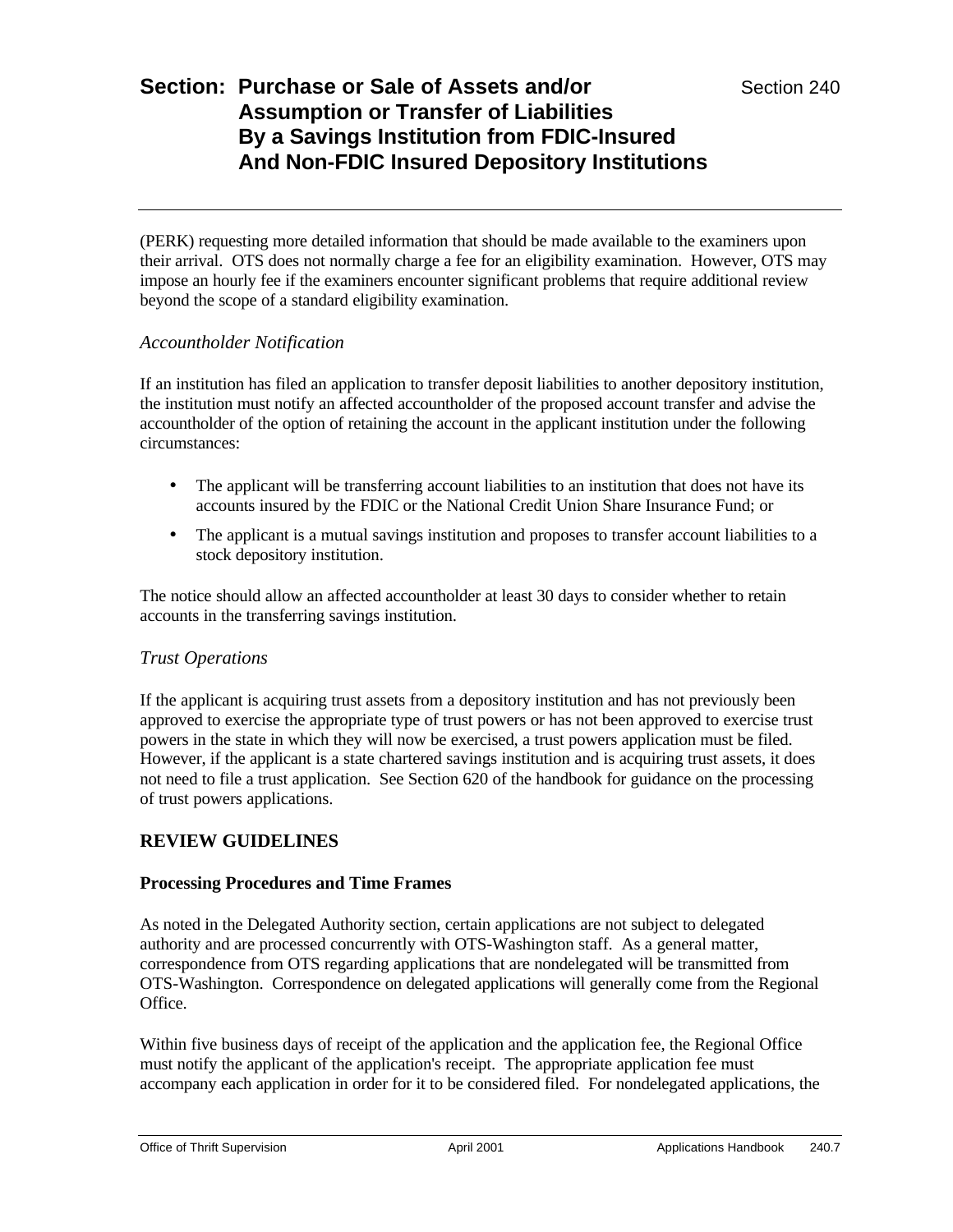application will not be considered filed until received by both OTS-Washington and the Regional Office.

For nondelegated applications that involve specialty areas, such as CRA, trust, or insurance issues, a copy of the application must be provided to the corresponding OTS-Washington specialist.

Within 30 calendar days of receipt of a properly submitted application, OTS shall take the following actions.

- Deem the application complete;
- Request, in writing, any additional information necessary to deem the application complete; or
- Decline to further process the application if it is deemed by OTS to be materially deficient and/or substantially incomplete.

Failure by OTS to act within 30 calendar days of receipt of the application for processing shall result in the filed application being deemed complete, commencing the period for review.

OTS must review requests for a waiver of an application requirement that certain information be supplied, in a timely manner. Unless OTS requests, in writing, additional information about the waiver request, or denies the waiver request, the waiver request shall be deemed granted.

If additional information is requested, a response must be submitted within 30 calendar days of the letter requesting such information. The applicant may, in writing, request a brief extension of the 30-calendar day period for responding to a request for additional information, prior to the expiration of the 30-calendar day time period. OTS, at its option, may grant the applicant a limited extension of time in writing. Failure to respond to a written request for additional information within 30 calendar days of such request may be deemed to constitute withdrawal of the application or may be treated as grounds for denial or disapproval of the application.

After the timely filing of additional information in response to an initial or subsequent request by OTS for additional information, OTS has 15 calendar days to review the additional information for completeness or appropriateness and take the one of the following actions.

- Request, in writing, any additional information necessary to deem the application complete;
- Deem the application complete; or
- Decline to further process the application if it is deemed by OTS to be materially deficient and/or substantially incomplete.

The 15-day review period commences when OTS receives a response that purports to respond to all questions in the information request. OTS may extend the 15-day review period for an additional 15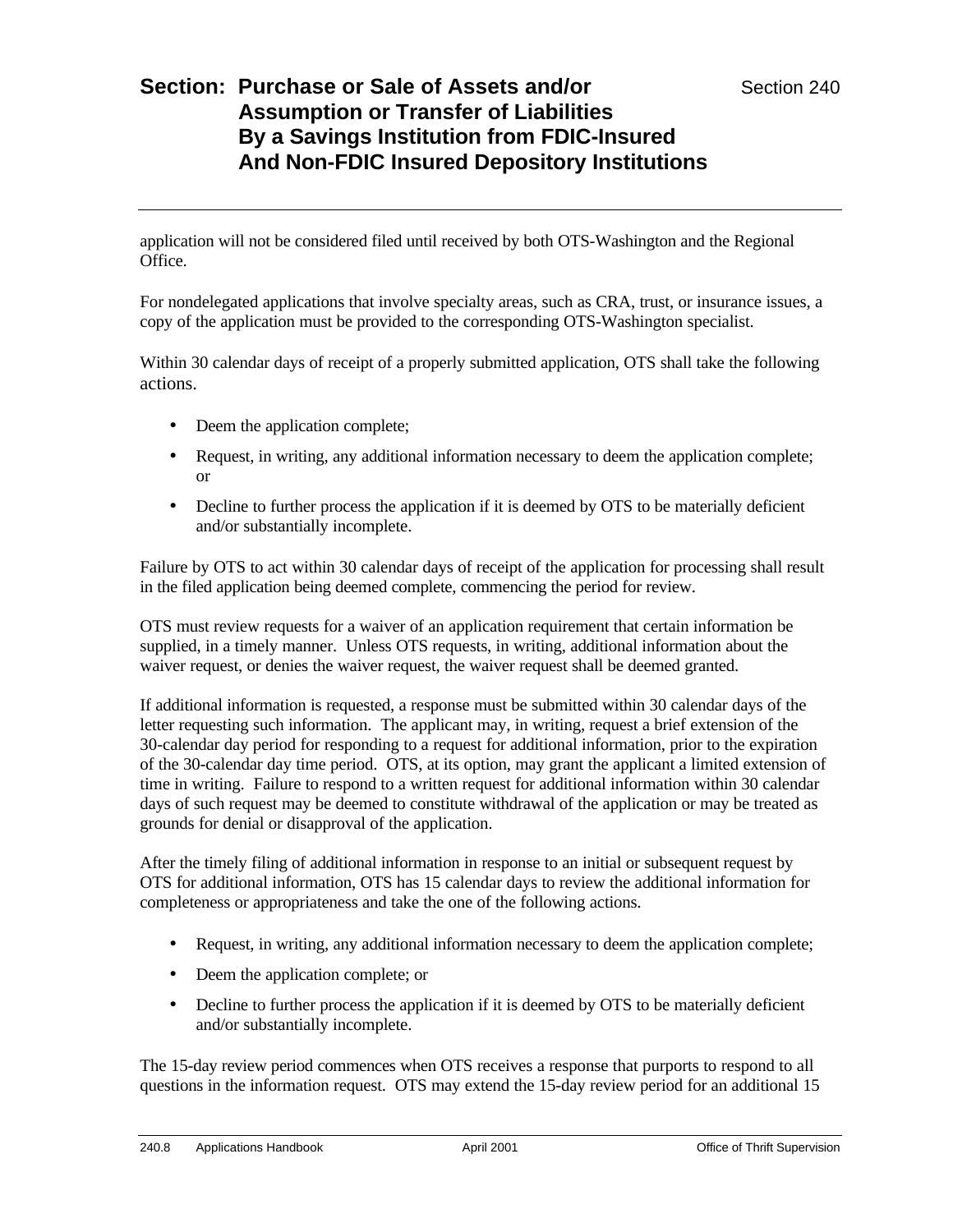calendar days, if OTS requires the additional time to review the response. OTS will notify the applicant that it has extended the period before the end of the initial 15-day period.

Failure by OTS to act within 15 calendar days of receipt of the additional information shall result in the application being deemed complete, commencing the period for review.

Applications filed to assume deposits from an FDIC-insured institution under 563.22(a)(2) are deemed to be automatically approved 30 calendar days after OTS sends written notice that the application is complete, unless:

- The acquiring institution does not meet the criteria for expedited treatment under § 516.5;
- The Regional Office recommends to OTS-Washington the imposition of nonstandard conditions prior to approving the application;
- OTS suspends the applicable time frames under § 516.190;
- OTS raises objections to the transaction;
- The resulting savings institution would be one of the largest depository institutions competing in the relevant geographic market (see 12 C.F.R. §§ 563.22(f)(5)-(f)(7) for further details);
- The Herfindahl-Hirschman Index (HHI) in the relevant geographic area was more than 1800 before the transaction and the increase in the HHI used by the transaction would be 50 or more;
- In a transaction involving potential competition, OTS determines that the acquiring institution is one of three or fewer potential entrants into the relevant geographic area;
- The acquiring institution has assets of \$1 billion or more and proposes to acquire assets of \$1 billion or more;
- The resulting institution has a composite CRA rating of less than satisfactory, or is otherwise seriously deficient with respect to OTS nondiscrimination regulations and the deficiencies have not been resolved to the satisfaction of OTS;
- The transaction involves any supervisory or assistance agreement with OTS or FDIC;
- The transaction is part of a conversion under 12 C.F.R. Part 563b;
- The transaction raises a significant issue of law or policy; or
- The transaction is opposed by any constituent institution or contested by a competing acquiror.

Applications that do not qualify for the 30-day automatic approval are subject to the 60-calendar day review period during which time OTS will take into consideration all factors present in the application and render a decision thereon. If, upon expiration of the 60-day review period (assuming no extension has been granted) OTS has failed to act, the application is deemed approved automatically, and the applicant may thereafter consummate the transaction.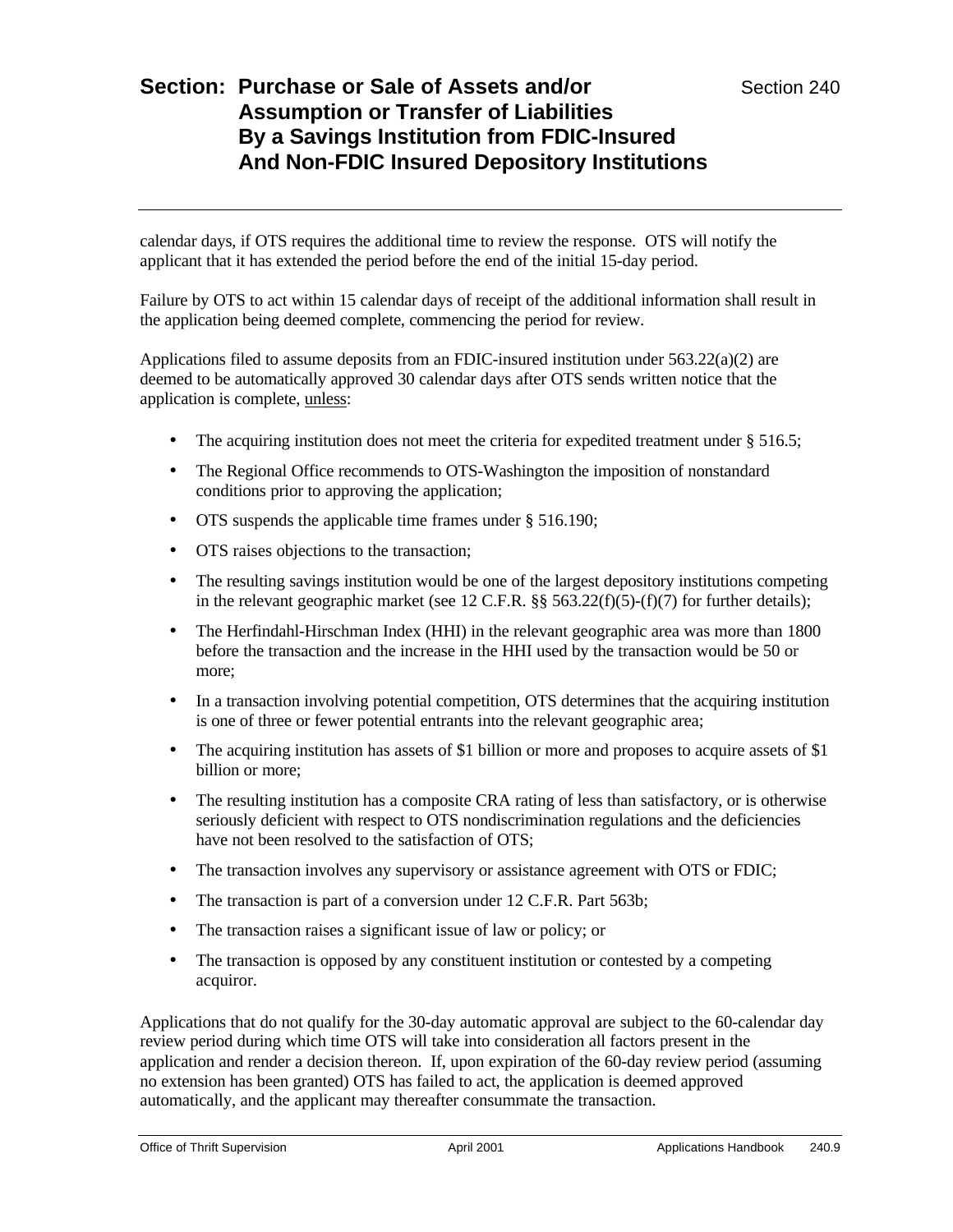During the review period, OTS may request additional information if the information is necessary to resolve or clarify the issues presented in the application. OTS may also notify the applicant that the application is incomplete and require that the applicant submit additional information to complete the application. The review period can be extended an additional 30 calendar days if OTS determines that additional time will be required to analyze the proposed transaction. In such cases, OTS must notify an applicant prior to the expiration of the period for review. In situations in which an application presents a significant issue of law or policy, OTS may extend the applicable period for review of such application beyond the time period for review. In these cases, written notice must be provided to an applicant no later than the expiration of the time period.

Under 12 C.F.R. § 516.290, if OTS has not acted on a pending application within two calendar years after the filing date, OTS may deem the application withdrawn unless a determination is made that the applicant is actively pursuing a final determination on the application. Applications that are subject to this withdrawal provision are those that have failed to timely take action such as filing required additional information, or OTS has suspended processing of an application based on circumstances that are, in whole or in part, within the applicant's control and have failed to take reasonable steps to resolve these circumstances.

### **Notices under Expedited Treatment**

If OTS determines that a filing under 563.22(c) may be processed under expedited treatment, OTS must be notified of the transaction at least 30 days prior to the effective date.

Within five business days of receipt of the notice and fee, OTS must notify the applicant of the notice's receipt. The appropriate fee must accompany each notice in order for the filing to be considered filed.

The applicant may engage in the proposed activities upon the expiration of 30 calendar days after the filing date of its notice, unless OTS takes one of the following actions before expiration of that time period:

- Requests, in writing, any additional information necessary to supplement the notification;
- Notifies the applicant that the notice is subject to standard treatment as it raises a supervisory concern, raises a significant issue of law or policy, or requires significant additional information;
- Suspends the time frames pursuant to 12 C.F.R. § 516.190; or
- Disapproves of the notice.

Failure by OTS to act within 30 calendar days of receipt of the notice for processing shall result in the filed notice being accepted. If supplemental information is requested, the applicant will have 30 days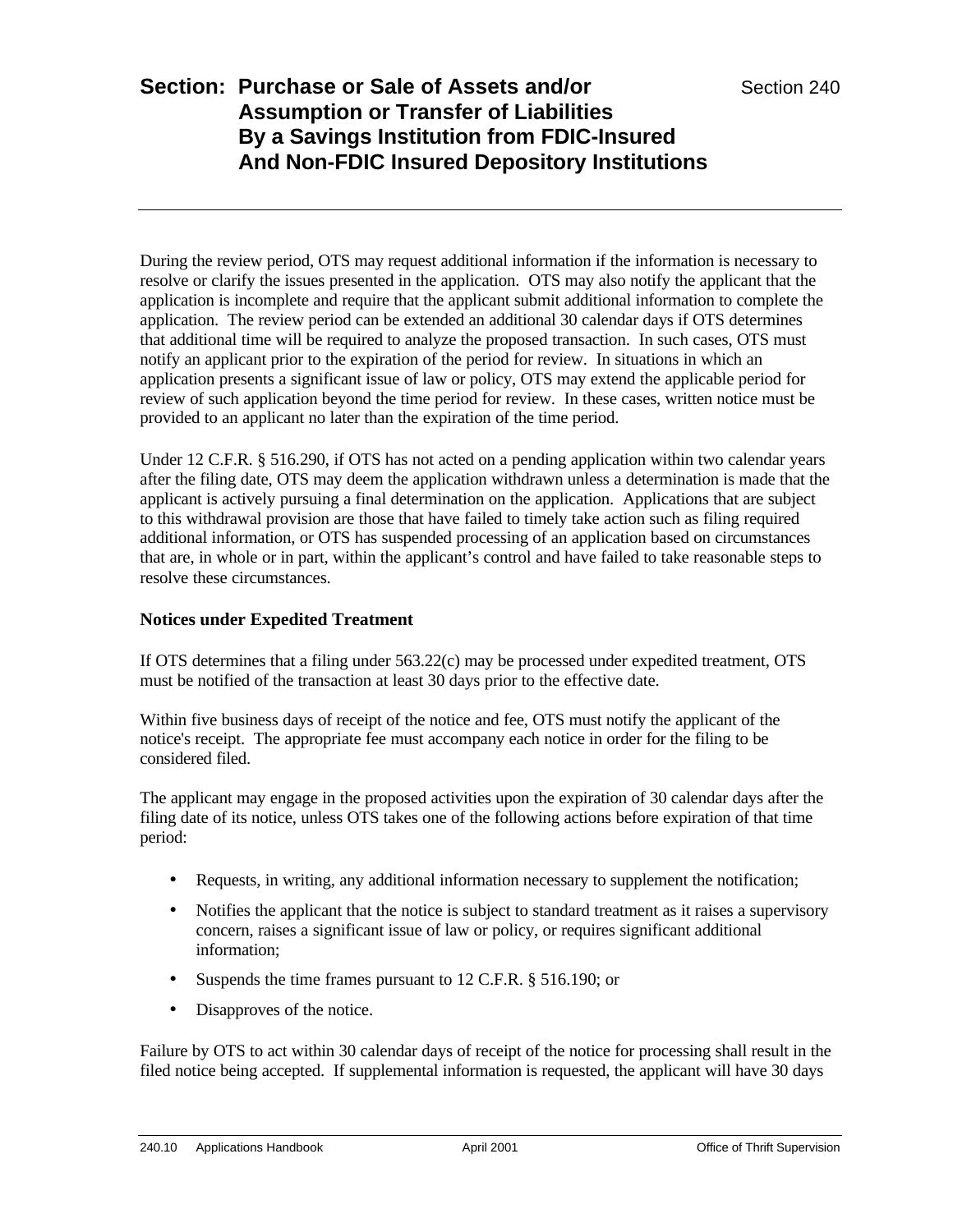to provide such information. The 30-day time frame will begin anew upon receipt of such information.

For purposes of calculating all processing time frames, OTS does not include the day of the act or event, in determining the date the time period commences. In determining the conclusion of a time period, when the last day of the time period is a Saturday, Sunday, or a Federal holiday, the last day will become the next day that is not a Saturday, Sunday, or Federal holiday.

### **Bank Merger Act**

The Bank Merger Act (BMA) states that OTS may not approve: (i) any proposed merger transaction that would be in furtherance of any combination or conspiracy to monopolize or to attempt to monopolize the business of banking in any part of the United States; or (ii) any merger transaction the effect of which, in any section of the country, may be to substantially lessen competition, tend to create a monopoly or, in any other manner, restrain trade, unless OTS finds that the anticompetitive effects of the proposed transaction are clearly outweighed in the public interest by the probable effect of the transaction in meeting the convenience and needs of the community to be served. Additionally, the BMA requires that OTS take into consideration the financial and managerial resources, future prospects of the existing and proposed institutions, and the convenience and needs of the community to be served. **The BMA applies to all applications filed under 563.22(a)(2).**

Unless it has been determined that immediate action is necessary and competitive factors reports have therefore been dispensed with, the reviewer must send a copy of the application (provided by the applicant as detailed above) to and request reports on the competitive factors involved from the Attorney General (Department of Justice); the Comptroller of the Currency; the appropriate Federal Reserve Bank; and the Federal Deposit Insurance Corporation. Generally, the reports should be furnished by the agencies within 30 calendar days of request. However, in certain emergency situations this time frame may be lessened to ten days (see  $\S$  563.22(e)(2)).

For certain transactions that are inherently competitively neutral, the Department of Justice has agreed to allow OTS to use a streamlined processing procedure. Such transactions include: (i) mergers between savings associations if at least 50 percent of the voting stock of the involved institutions is owned by the same company, person, or group of persons and/or companies acting in concert, or if one of the savings associations controls the other; (ii) the purchase of assets and assumption of liabilities of branch offices, if a single savings and loan holding company owns more than 50 percent of the outstanding voting stock of each of the savings associations involved in the transaction; and (iii) mergers between an interim savings association and an existing savings association to facilitate the formation of a unitary savings and loan holding company.

For competitively neutral transactions the initial letter sent with the application copy to the Department of Justice will indicate that the transaction is deemed to have received "interim approval" and request confirmation that the application is subject to the special processing procedure. Provided OTS's final approval of the application is granted after passage of 30 days from the filing date, the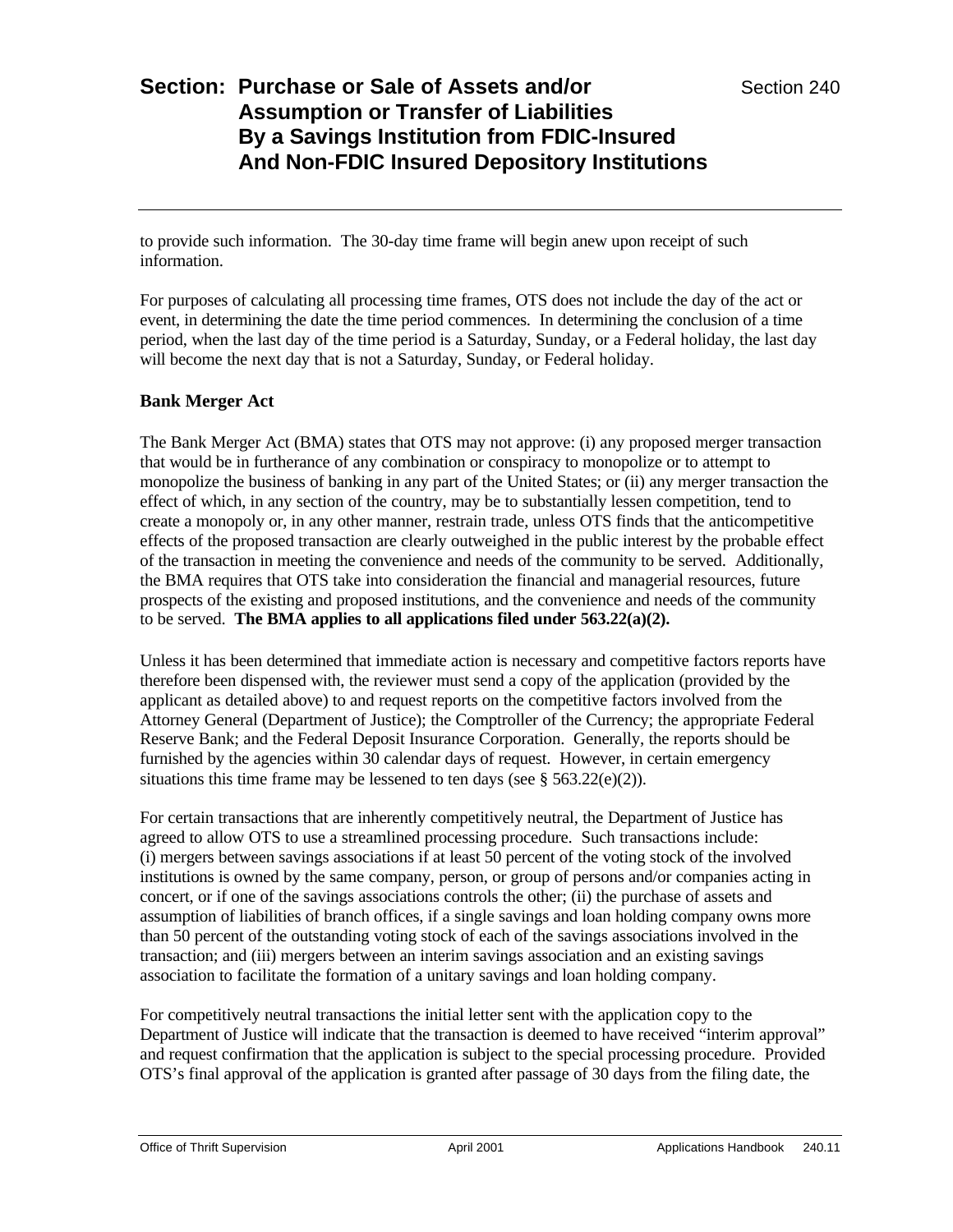transaction may be consummated immediately upon approval as opposed to waiting 15 days after approval as required under ordinary BMA transactions.

Immediately upon approval of an application, OTS must provide a letter to the Attorney General/DOJ informing it of the approval and including a copy of the approval letter/order.

Sample BMA letters for each of the above scenarios are included in the Bank Merger Act Transmittal Forms Section of the handbook (Section 030).

#### **Regulatory Criteria**

The authority of OTS to act on an application by a savings institution under this section is set forth in 12 USC  $\S$ § 1828(c)(2) and (c)(5) and 12 C.F.R. § 563.22. Additionally, if a savings institution will be purchasing assets and/or assuming deposit liabilities, OTS must consider these applications under the Community Reinvestment Act of 1977, 12 USC §§ 2901-2905, as set forth in 12 C.F.R. Part 563e.

For all applications filed under 12 C.F.R. §§ 563.22(a) and (c), OTS will consider the following criteria.

- The capital level of the applicant savings institution;
- Managerial resources of the applicant savings institution;
- The financial resources and future prospects of the applicant savings institution;
- The convenience and needs of the communities to be served;
- The conformity of the transaction to applicable law, regulation, and supervisory policies; and
- Factors relating to the fairness of and disclosure concerning the transaction.

With regard to the effect of the CRA on purchase and/or assumption applications, the applicant institution's record in meeting the credit needs of its community, consistent with safe and sound operations, is a consideration in approval of the application.

#### **Decision Guidelines**

The statutory and regulatory requirements for determining whether OTS should approve an application by a savings institution to purchase or sell assets and/or assume or transfer liabilities from a depository institution are designed to ensure the viability and safe and sound operation of the applicant savings institution. In general, the analysis should conclude that capital is sufficient to support the operations of the institution following the transaction and that management has the necessary expertise and controls to implement the business plan of the institution. OTS should conclude that the community will be served and that the transaction will comply with applicable rules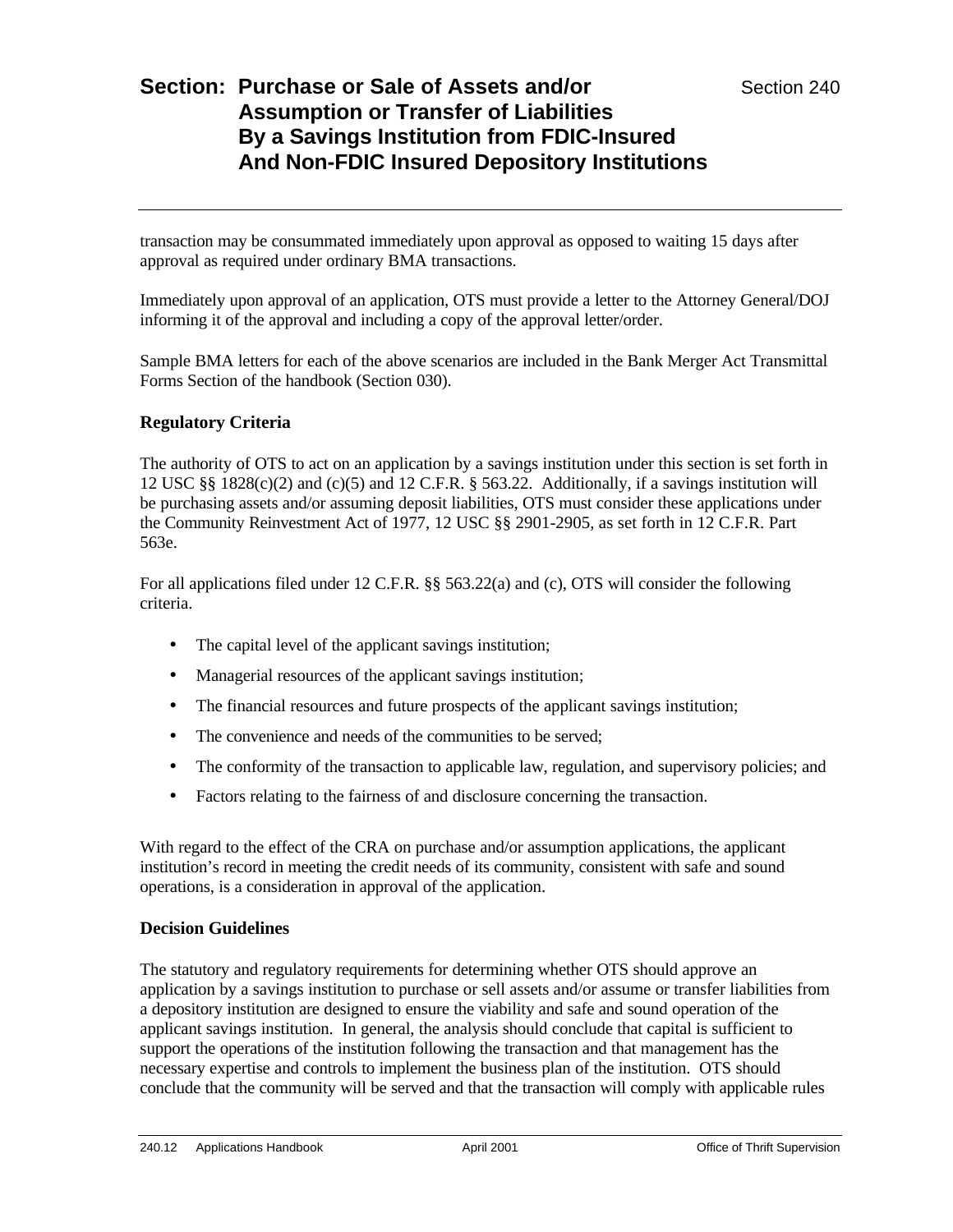and regulations. In addition, the transaction should be fair to all parties concerned (savings account holders, borrowers, creditors, and stockholders of each savings association). OTS should consider the following factors in analyzing the application to determine if the transaction satisfies the applicable statutory and regulatory criteria for approval:

- Did the applicant submit the following forms and information?
	- ∗ OTS Form 1639, OTS Form 1584, or OTS Form 1589;
	- ∗ Copies of proposed employment contracts and evidence of regulatory compliance;
	- ∗ Pro forma financial information, including capital calculations, showing the impact of the transaction on the applicant institution and for the first year following the transaction;
	- ∗ If required by OTS, a three-year business plan for the applicant institution;
	- ∗ Additional copies of the application to be forwarded to the Department of Justice and other banking regulators for review under the Bank Merger Act;
	- ∗ If there will be any changes in market area to be served, an amended CRA plan for the resulting institution; and
	- ∗ Information to demonstrate that the application meets relevant approval standards.
- If a non-OTS regulated depository institution proposes to sell a significant level of assets and/or transfer a significant level of liabilities to an OTS-regulated institution, has the Regional Office contacted the appropriate regulator to discuss the supervisory and examination background of the selling or transferring institution? Has the Regional Office obtained and reviewed examination reports from the primary federal or state regulator, if appropriate?
- If there is not a recent examination of the institution that proposes to transfer a significant level of assets and/or liabilities to an OTS-regulated institution, has an eligibility examination or review (onsite or offsite) of those assets or liabilities been completed, if appropriate?
- Has the applicant made the appropriate notification to accountholders if required by 12 C.F.R. § 563.22(e)(5)?
- Has the applicant complied with the HOLA, and all other laws, rules, and regulations and policies of the OTS concerning purchase and assumption transactions?
- Does the application include a full description of the basic terms and conditions of the transaction?
- Does the transaction appear to be the result of arms' length bargaining?
- Does the board of directors and senior management have the qualifications and experience necessary to operate the applicant institution in a safe and sound manner?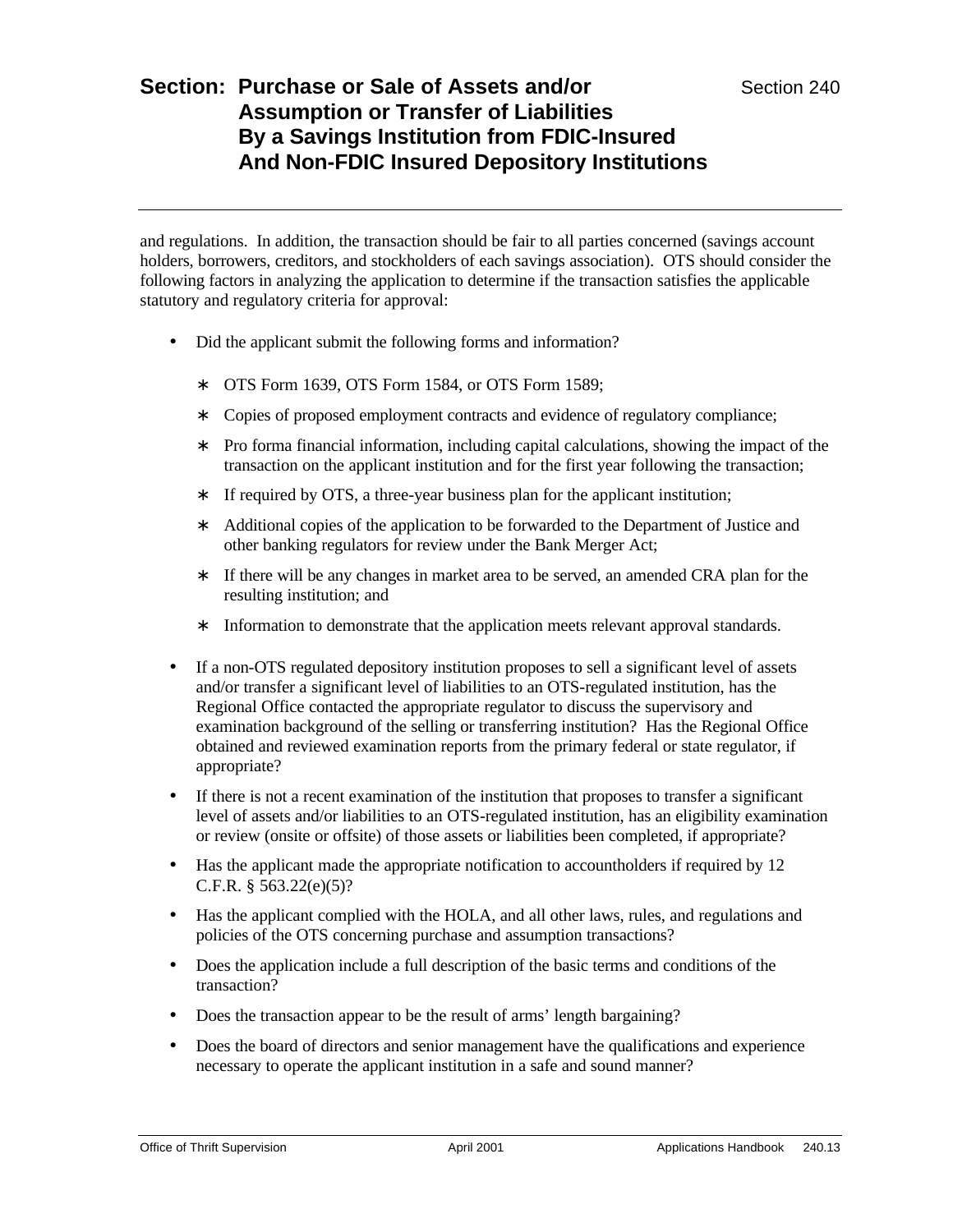- Are any proposed increases in compensation reasonable? Note that an increase in excess of the greater of 15 percent or \$10,000 gives rise to a presumption of unreasonableness and sale of control. Sufficient information should be submitted to rebut this presumption (for example, increased responsibilities and duties of management).
- Will an advisory board be elected? If so, members should not be elected for a term greater than 1 year.
- Does the application describe and justify the duties and responsibilities and any compensation to be paid to the advisory board?
- Are advisory board fees reasonable? Note that advisory board fees in excess of 115 percent of directors' fees paid by the selling savings institution prior to the transaction will give rise to a presumption of unreasonableness and sale of control. Sufficient information should be provided to rebut this presumption (for example, increased responsibilities and duties of the directors).
- Do proposed employment agreements comply with the requirements of 12 C.F.R. § 563.39 and RB 27-a?
- Will the balance sheet and business strategy of the applicant institution comply with the lending and investment limitations of Section 5(c) of HOLA and 12 C.F.R. Part 560 following the transaction?
- Has the applicant provided financial projections that are reasonable and well supported?
- Is the transaction consistent with the applicant's business objectives?
- Has the applicant provided for appropriate management and policies for any significant new activities or risks to be assumed?
- How does the transaction change the institution's risk profile?
- Will future operations be profitable?
- Does the application provide information concerning the accounting and tax treatment of the transaction?
- Is the applicant's proposed operation of any additional branches consistent with OTS's branching policy statement (12 C.F.R. § 556.5) and Section 5(r) of HOLA?
- Are the fees to be paid for any professional services in connection with the transaction fair?
- Do the financial projections demonstrate compliance with OTS capital requirements?
- Is capital adequate based on the proposed business philosophy of the applicant institution?
- Does the applicant indicate that QTL compliance will be maintained?
- Does the applicant institution have a satisfactory history of compliance with the CRA and a reasonable plan to meet its obligations under the CRA in the future?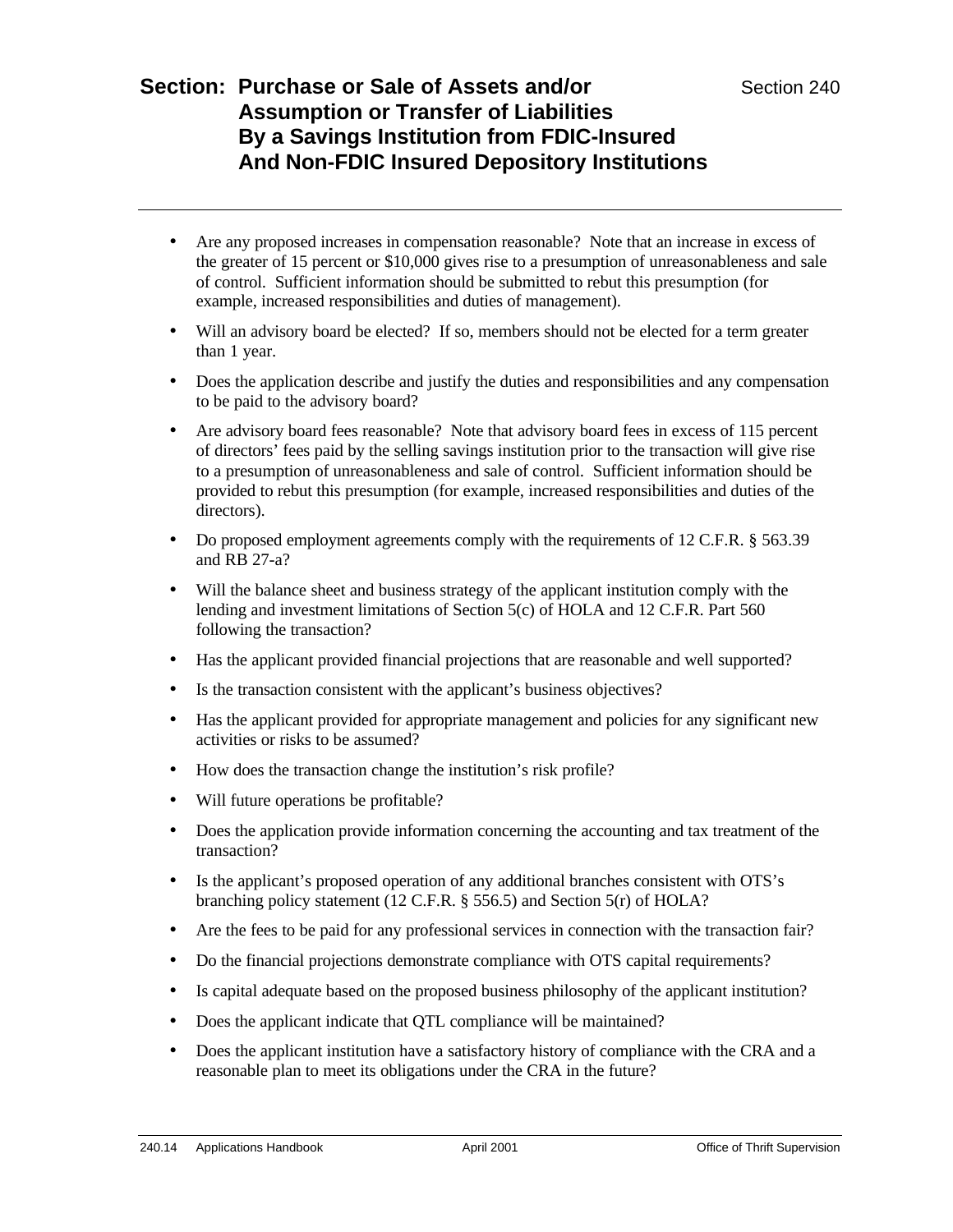- If the transaction will result in any lessening of competition in any section of the country, are the anticompetitive effects clearly outweighed by the probable effect of the transaction in meeting the convenience and needs of the communities to be served?
- Has OTS received responses from the Department of Justice and the banking regulators regarding the competitive factors involved in the transaction?
- Will the applicant savings institution meet the identified convenience and needs in the target market, including the low- and moderate-income needs after the transaction is completed?
- Will the applicant institution continue to provide credit for housing consistent with safe and sound banking principles?

### **Conditions**

Generally, the following conditions will be imposed on any approval of an application for a savings institution to purchase or sale assets and/or assume or transfer liabilities from a depository institution:

- The Savings Bank must receive all required regulatory approvals for the proposed transaction and submit copies of all such approvals to the Regional Director prior to consummation of the proposed transaction;
- The proposed transaction must be consummated no earlier than 15 calendar days (*if subject to BMA*) and no later than 120 calendar days from the date of the approval letter;
- On the business day prior to the date of consummation of the proposed transaction, the chief financial officer of the Savings Bank must certify in writing to the Regional Director that no material adverse events or material adverse changes have occurred with respect to the financial condition or operation of the Savings Bank as disclosed in the application;
- The Savings Bank must advise the Regional Director in writing within five (5) calendar days after the effective date of the proposed transaction: (a) of the effective date of the proposed transaction and (b) that the transaction was consummated in accordance with all applicable laws and regulations, the application, and the approval letter; and
- The Savings Bank shall advise each accountholder whose withdrawable accounts would increase above \$100,000 as a result of the transaction of the effect on their insurance coverage no later than thirty (30) days after the effective date.

OTS may impose certain nonstandard conditions in connection with a purchase or assumption transaction. Any nonstandard conditions imposed will be based on the individual circumstances surrounding the institution and the transaction itself. In circumstances where nonstandard conditions will be imposed, they must be supported with justification in the recommendation memorandum related to approval of the application. Any nonstandard conditions incorporated into the approval letter must be summarized in the National Applications Tracking System record for the application.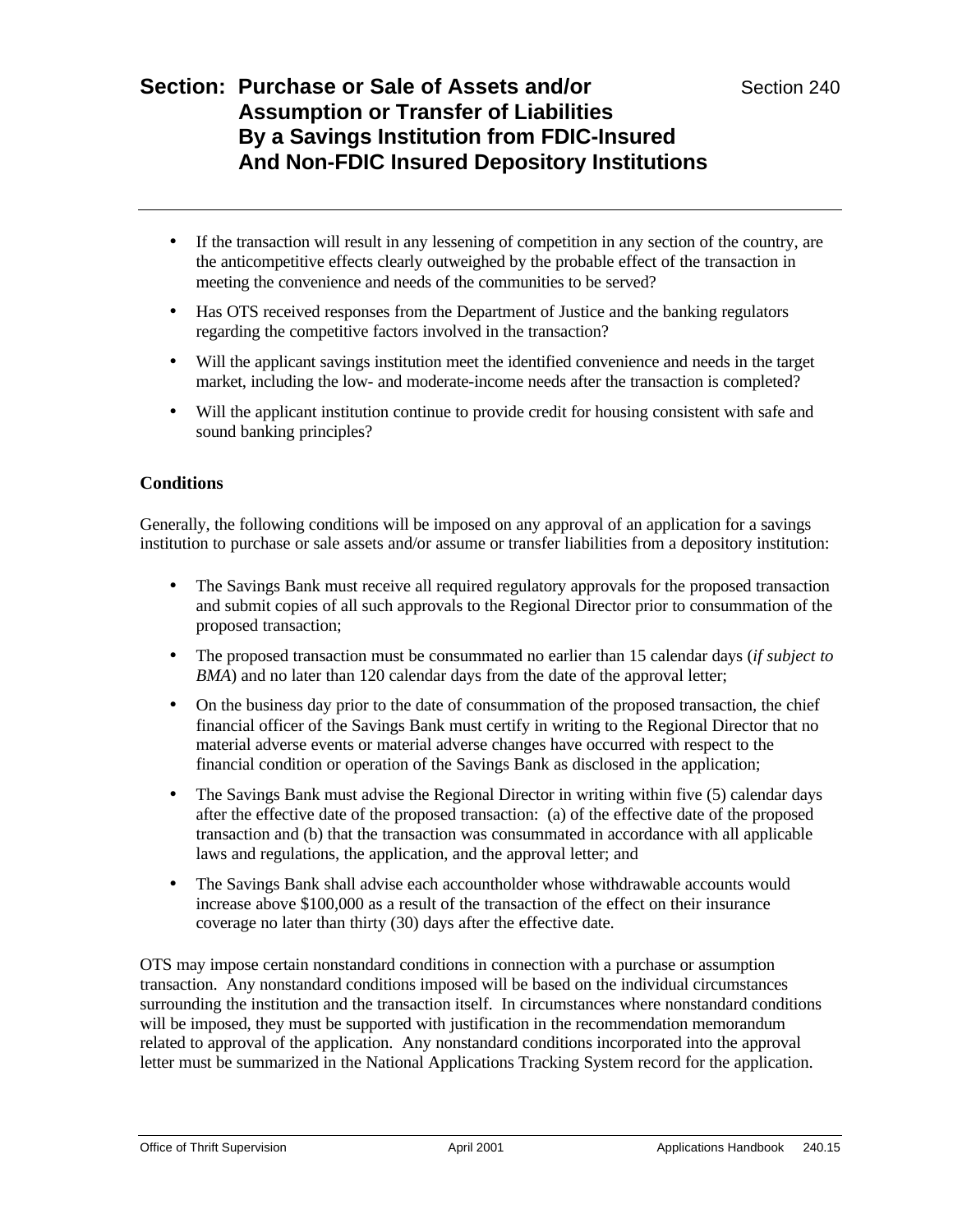### **RECORDKEEPING REQUIREMENTS**

OTS is required to consolidate all correspondence related to the processing of the notice or application into a file copy to be sent to a central file. Both the Regional Office and OTS-Washington will maintain a separate file copy for nondelegated filings. The file copy must include a copy of the original filing including all exhibits, all amendments, all internal and external correspondence between interested parties, all documentation associated with the review and analysis of the filing, and all decision, recommendation memorandum, and compliance material. The file copy must be organized and separated into public and confidential material, and clearly identified as such. The public and confidential sections must be arranged in chronological order.

## **MONITORING AND CONTROL**

The Regional Office will monitor compliance with any conditions imposed in connection with an application's approval. The applicant must submit evidence of satisfaction of the conditions included in the approval order or letter to the Regional Office within the stated time frames.

The Regional Office's applications staff should notify the appropriate staff responsible for the supervision and examination of the institution regarding the action taken on an application. In addition, the Regional applications staff should provide the appropriate staff with copies of the approval order or letter. If an application is approved, the first examination of the institution following the approval should include a review of compliance with all conditions of approval and any changes in operations as a result of the transaction.

A review of the application file should be made after all compliance material is received to ensure that the file is complete. Any deficiencies should be corrected before the file is sent to storage.

OTS-Washington may conduct a post audit review of the application in the Regional Office, including a review of the documentation maintained in the application file.

### **INFORMATION SOURCES**

### **Statutes**

Section 3(l) FDIA (12 USC § 1813(l)) Section 3(p) FDIA (12 USC § 1813(p)) Section 5(c) HOLA (12 USC § 1464(c)) Sections 5(d)(2) and (3) FDIA (12 USC § 1815) Section 5(r) HOLA (12 USC § 1464(r)) Section 10(m) HOLA (12 USC § 1467a) Section 18(c) FDIA (12 USC § 1828(c)) Section 42 FDIA (12 USC § 1831r-1) 12 USC §§ 2901-2905